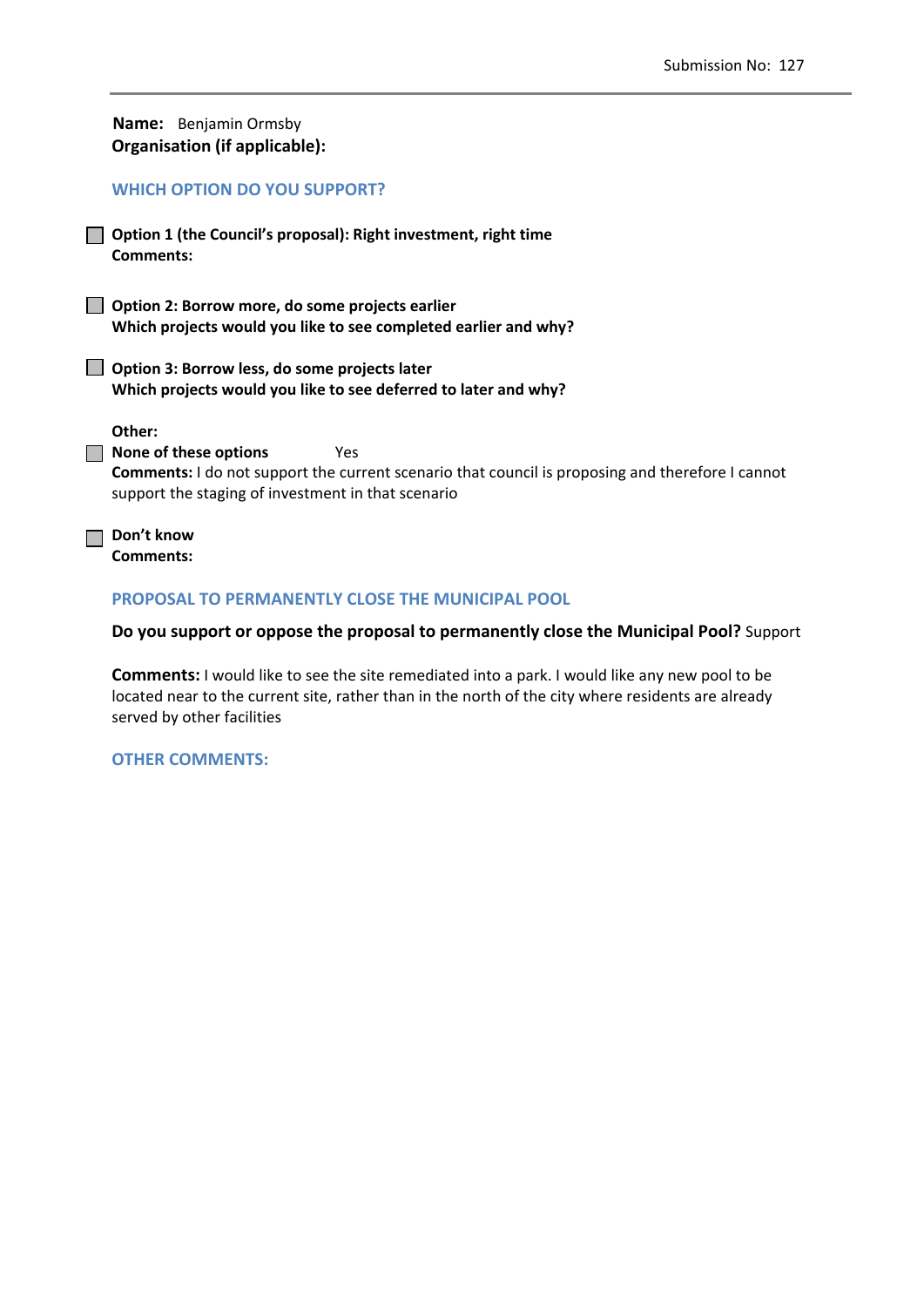# Hamilton City Council Draft Long Term Plan submission

# **Who is Hamilton For?**

The theme of my submission is the question; Who is Hamilton For? The draft LTP presents a vision from Hamilton City Council (Council) that continues to prioritise greenfields suburban development over compact walkable neighbourhoods. It prioritises the movement of cars over all other considerations. Business as usual is not good enough if Hamilton ever wants to be taken seriously and to attract the young talented workers that will build a strong economy. Is Hamilton about having housing for everyone? Is Hamilton for cars or is Hamilton for people? My vision is for a Hamilton that enables everyone to have a happy, healthy life here.

I am happy to come and discuss the evidence behind the statements in this submission with Council.

## **Priorities:**

1. balance the books

Borrowing and debt should be used to allow greater investment when it is needed while placing the burden of cost on all who benefit not just current ratepayers. Council needs to rethink the strategy of spending on big expensive projects and rather look at the quick wins and smaller projects that will have a big impact. Council should review the proposed roading projects and commit to investing in bicycling infrastructure in the next 3 years. Transport spending should recognise the cost benefits between new and existing infrastructure. There should also be a balance of spending on the different transport modes that recognises the capacity of those modes to carry more people to and from their destinations.

2. become the third city economy of NZ

This is an excellent aspiration and something that all people of Hamilton and the wider Waikato region can be proud of. I thoroughly support Hamilton taking its place as the centre of the third largest regional city economy in Aotearoa. Other cities in New Zealand recognise that supporting prosperous communities requires investment. Hamilton needs to look at how it can invest in people and improve their experiences of Hamilton, rather than just building more roads.

3. Provide outstanding infrastructure

Investment in infrastructure should cater for all people that do or will call Hamilton home. That means investing in better walking environments in existing suburbs, improving and installing proper separated bicycle paths on main streets, improving bus stops and upgrading intersections so that pedestrians and bicycles can cross easily and safely.

Auckland, Wellington and Christchurch are investing in quality bicyclefriendly infrastructure such as separated bicycle lanes. These cities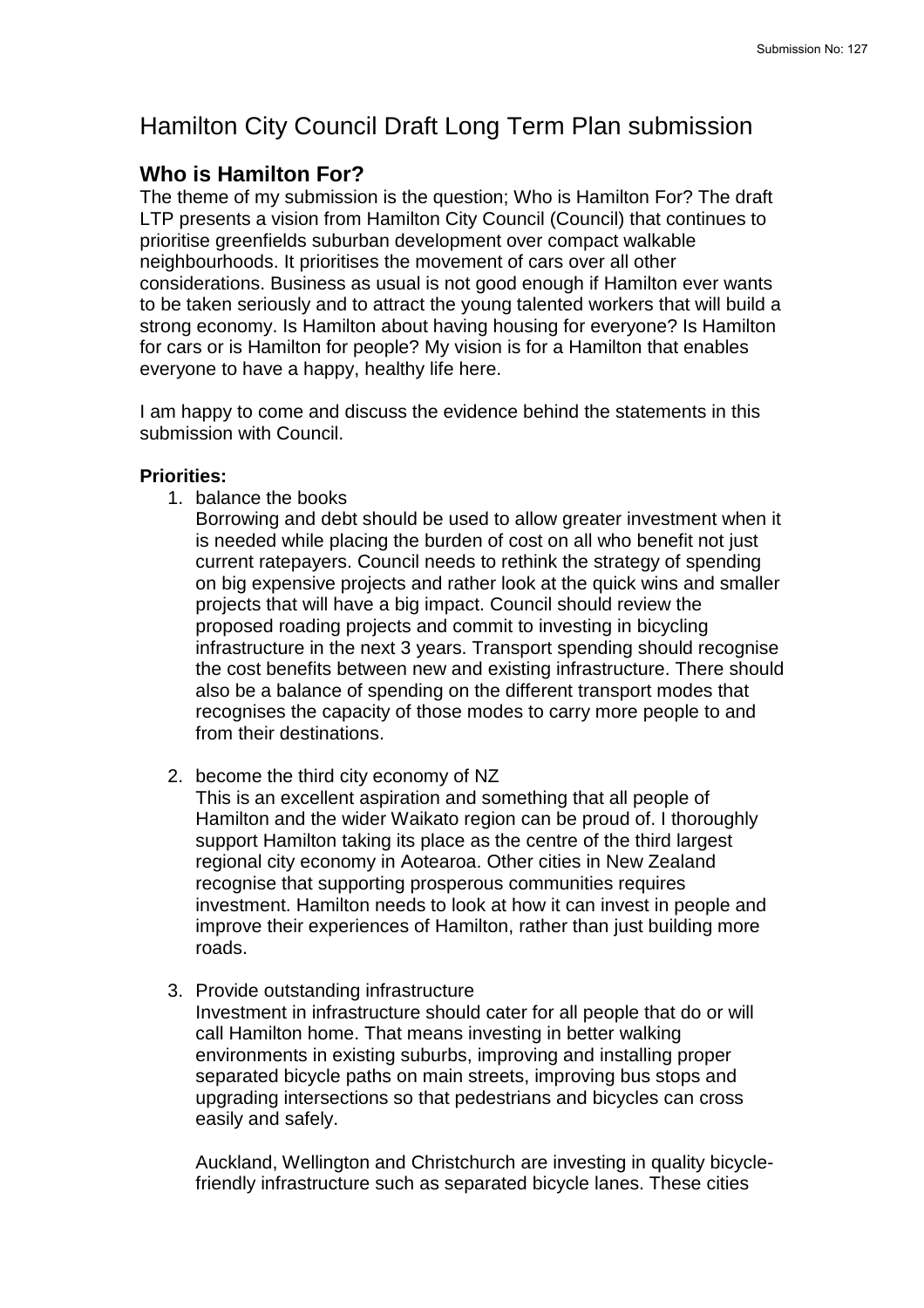recognise the importance of quality bicycle infrastructure and the benefits it brings to those cities.

Walking is by far the most important mode of transport in our most valuable economic locations like Lambton Quay, Wellington or Queen St in Auckland. Retail is only one reason for making city centres more pedestrian-friendly. Economic change, especially the growing importance of knowledge-based firms, has made the walkability of business centres all the more important. The exchange of ideas and information is crucial for the productivity of knowledge industries. That's one reason why knowledge-intensive businesses – like finance, insurance, IT and professional services – tend to cluster together in city centres. Much of the sharing of ideas and knowledge takes place faceto-face. And those face-to-face encounters are very often the result of a walking trip.

Some of the best walking and bicycling routes in the world have few conventional pedestrian and bicycle facilities. "Neighbourhood greenways" are a form of street treatment where simple measures such as lower speeds, traffic restraints, way-finding and crossing treatments are used to create an environment that is friendly for walking and biking. They are particularly useful for connecting people to community facilities such as schools, parks, shops and other key destinations in a neighbourhood and beyond. Neighbourhood greenways are a popular tool in North America (e.g. Portland and Vancouver) but have yet to catch on here in New Zealand, despite many similarities in street environment.

One of the key reasons for my support of greater walking and biking investment is that it improves the choices people have for how they get around. It means that using a car to get around isn't the only option – People can choose the best option for the trip/s they want to make (which may still be a car).

Overall vehicle kilometres travelled in New Zealand have been flat for almost a decade according to the Ministry of Transport. It is reasonable to assume that the eight-year-old trend of flat traffic volumes will continue, at least in the near term.

4. Strengthen our connection to the Waikato River The connection between the city and the river is one of the greatest assets for Hamilton. The identity that the river gives physically to the city and emotionally and spiritually to the peope, should be celebrated.

In a world where capital is footloose, if we can't differentiate Hamilton from every other small city, we have no competitive advantage. To keep Hamilton youthful and growing we need to attract and retain young people.

5. Have the best garden in the world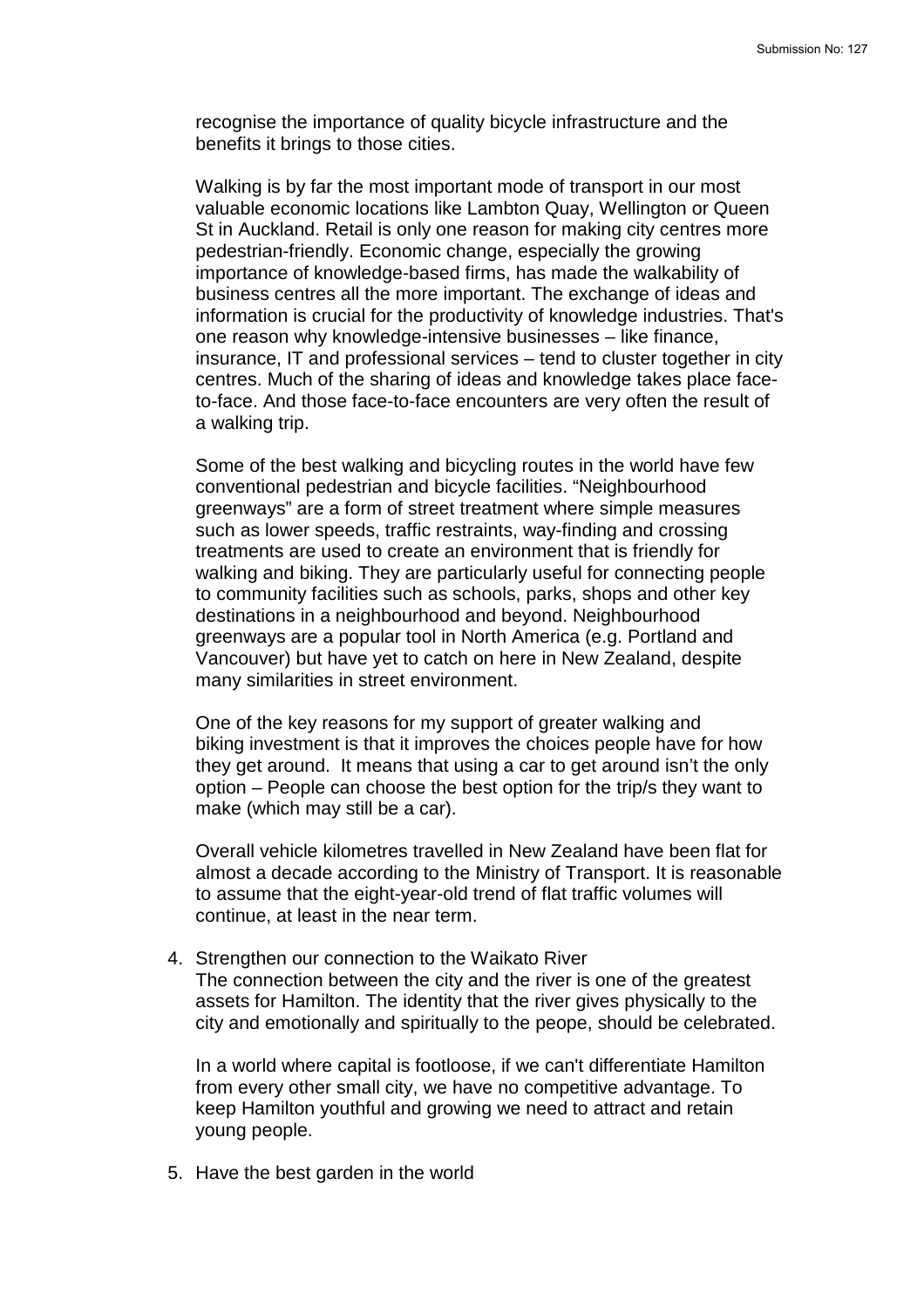Hamilton Gardens is an amazing asset, and should be leveraged off to create other opportunites within Hamilton. Improving the access from the gardens to Hamilton East and to the bicycle paths along the river will create synergies for tourism and hospitality. This will also mean that more people can chose to walk or bicycle to the gardens from their homes nearby.

6. Have an active, strong, commercial central city with distinctive suburban villages Having an active, strong, commercial central city is important, but it should not preclude the central city having any other role. Central city areas are no longer just 'central business districts' where people commute to work and then return home in the evening. Central city areas are now the life of cities in New Zealand and internationally.

The central city should be a place to live, interact, share ideas, create, play and do all the various activities that people enjoy. Younger people are moving back to the central city areas seeking vibrancy, nightlife, active arts and culture and the ability to live with greater choice and flexibility. Accommodating the demand for living acommodation and the associated needs of residents in the central city should be a high priority for the council. Many issues that the central city currently faces would be ameliorated by an increase in residents living in the central city.

It's tempting, if someone hasn't seen the varied stages of the process from decline to revitalisation, to imagine that some cities just "naturally" have attractive and successful city centres, and others just don't. This isn't true; it takes the right sort of investment over a long period of time to build up the attractiveness of a city centre and of crucial importance is getting people to live there

The idea that the remainder of Hamilton should be suburban villages represents an ideal that is long past its used by date. Suburbs are boring. Suburbs are expensive, and cost more in infrastructure than denser urban centres. Suburban sprawl removes productive land from use, and ties people into unhealthy lifestyles and car dependency.

For me, the use of the term 'village' represents an anti-development agenda, where change and intesification of housing is strongly objected to. Hamilton is not a village or a collection of villages. It is a small but growing city with areas of more or less dense housing, buisiness, employment and industry. To promote the idea that it is a series of villages, risks locking in the idea that no change or development should happen, which is very dangerous for a city that is trying to grow and develop.

7. Become an urban garden

The natural elements are a great asset within the environment of Hamilton. One of the key things to focus on is the recognition and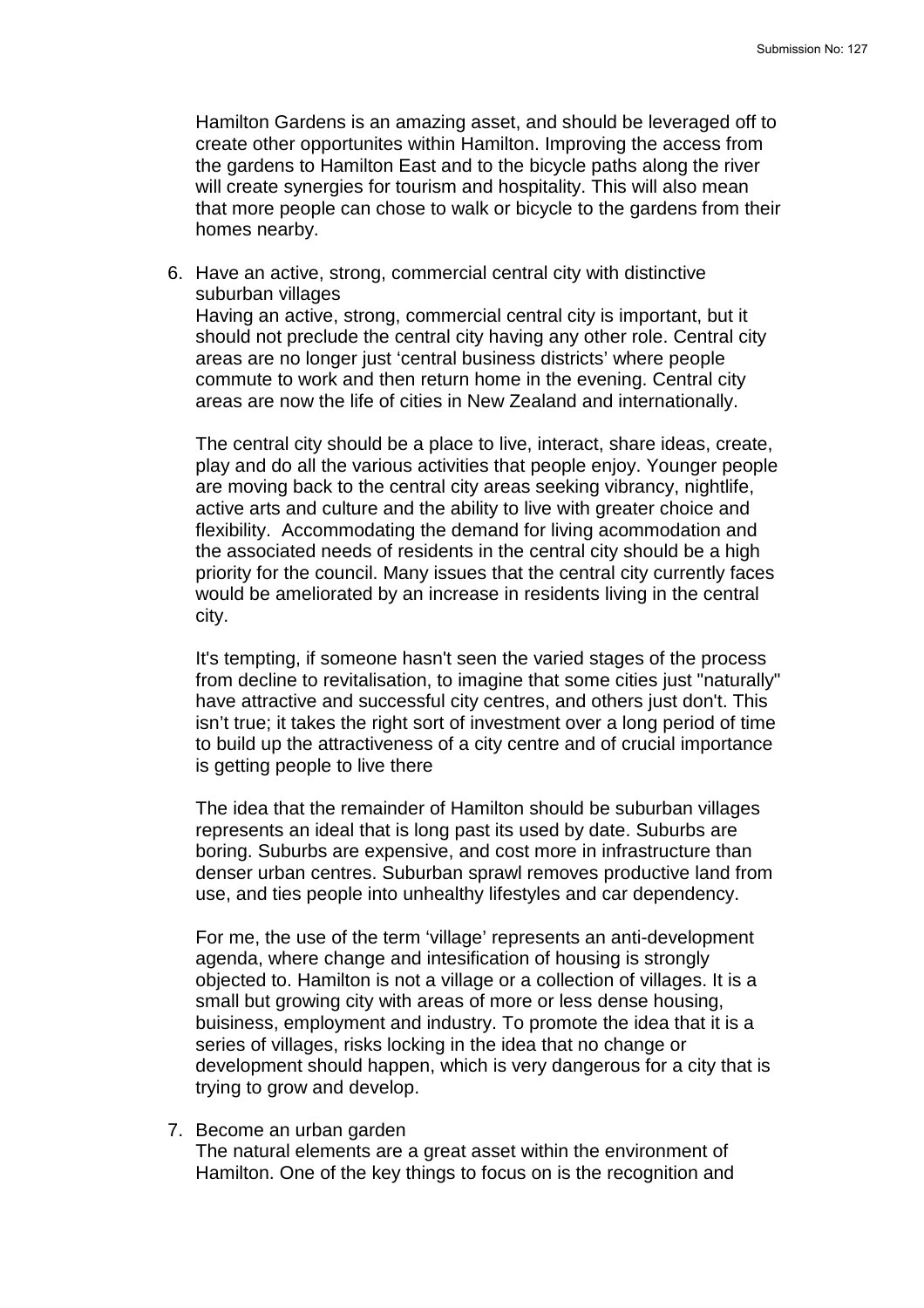restoration of indigenous natural environments within Hamilton. The Vision and Strategy for the Waikato River is the strategic overarching policy document for resource management within the Waikato River catchment, and there is an opportunity for Hamilton City Council to show leadership in restoring and protecting the city's greatest natural asset – the Waikato River.

There is an ongoing programme by the council to plant exotic trees as street trees or specimen trees. I support the use of exotic species in some instances (the heritage value of Oaks or London Plane trees is important) but generally, native trees should be given preference in all planting situations. Our native flora and fauna are a point of difference and we must capitalise on that. Biodiversity in New Zealand is in decline and the opportunity for cities like Hamilton to be recognised as a place that supports biodiversity should be recognised. Waiwhakareke natural heritage park and Jubliee park are great examples of how an urban park can preseve valuable indigenous biodiversity values and be an asset to the community.

8. Provide access to affordable housing

One of the most important aspects of affordable housing is choice. An increase in the range of housing types available and an increase in the number of each type available should be supported by Council. This allows people to choose the lifestyle they can afford rather than being forced to buy or rent something that doesn't suit them.

By the council supporting devleopment on greenfields areas through infrastructure provision, only expensive single family homes will be built and they are both unsuitable and unaffordable for younger families and both younger and older couples without children. Young people in Hamilton are under significant financial pressure with student debt and a competitive job market, which may mean that many leave to find better paying work in more affordable locations. Putting up rates to pay for infrastructure needed in new suburbs will also send people looking for other places to live.

The land component of housing costs has grown rapidly over the past 20 years. Land costs can account for up to 48% of the cost of new dwellings. By building more intensive developments the land cost is spread over a greater number of dwellings thereby making them more affordable.

### **Growth**

Hamilton is a relatively low density city. Growth focussed at the periphery is contributing further to this situation. Until the numbers of dwellings being consented in existing areas is equal to the number of greenfields dwellings being consented, the assertion that growth is 50% existing/50% greenfields in Hamilton is false.

When investing in new infrastructure in greenfields development there is an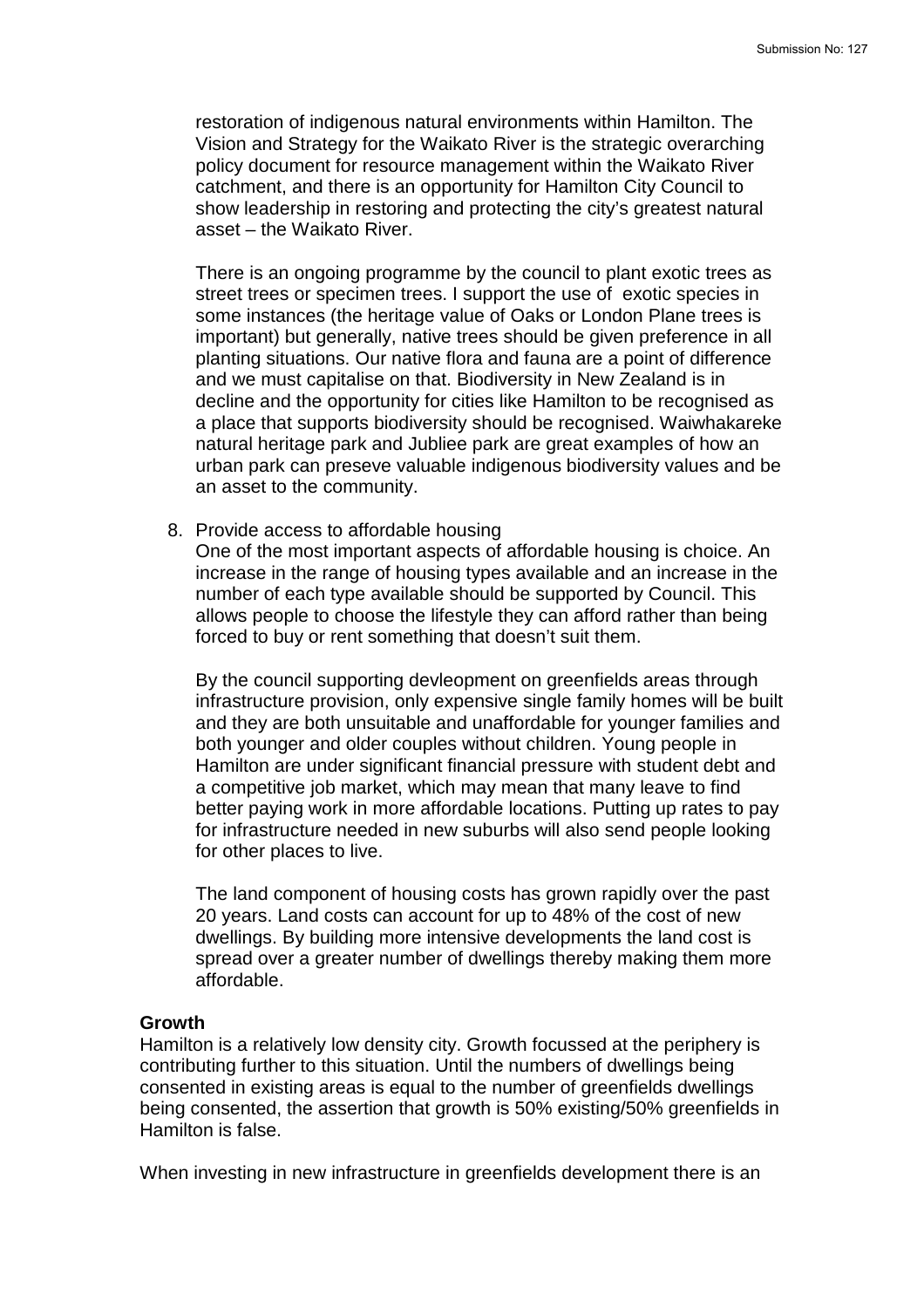inequity in the contribution from development contributions and from ratepayers. Ratepayers should not be forced to subsidise sprawl by being forced to pay for the expensive new infrastructure to support it. Intensification provides for a greater number of ratepayers relative to the size of the infrastructure making things more affordable for everyone. New greenfields development is typically the lowest density and least efficient use of money for infrastructure.

Cost of administering services varies directly in proportion to how far apart homes are spaced. Most sprawling areas impose three times the annual cost per household as the most compact areas. A car sits outside, idle and depreciating, for most of its life. Instead of people spending their money on expensive mortgages for large suburban houses and multiple cars to get to and from work, they could spend that money on other things that support and keep money in the local economy.

Hamilton may not face the same magnitude of problems as bigger cities such as Auckland or Wellington, but it faces the same medium and long term issues such as an aging population and ongoing upward trend of the price of oil. Because of Hamilton's size, there is the opportunity to build a compact and efficient city that is resilient against the coming environmental and economic pressures of the next few decades.

We have one of the top ranking world's most liveable cities just up the road and perhaps we should look to what Auckland is doing and leverage off Hamilton's proximity to this. Auckland is currently working hard to improve the neglected modes of transport (i.e. PT, walking and bicycling) and investing in the city central areas.

### **Transport**

I am not a 'cycling enthusiast' nor a 'walking advocate'. I am an average resident who expects to be able to use the most rational transport choices available. Walking for short trips (<1km), biking for daily trips to work, shopping or recreation (1-5km) and car or bus for longer journeys (>5km). Providing for all those choices should be the Council's priority. However, funding should recognise that all journeys encompass some walking (even if it's just from the car park to the shops). Therefore walking journeys should have the most investment.

The Council should be planning to reduce the number of motor vehicles per capita as the population grows by ensuring people make better use of public transport, walking and biking. In the draft LTP, Hamilton's roads will have to accommodate an estimated 130,000 additional daily journeys to work or to drop children at school by 2045. The mode chosen for these additional journeys should be walking, biking and public transport as much as possible.

Schools are already dangerous areas for children because most people use cars to get to work and drop children off at school. It wasn't that long ago that children mostly walked or bicycled to get around and were healthier for it. Streets outside schools have become clogged and unfriendly to those not in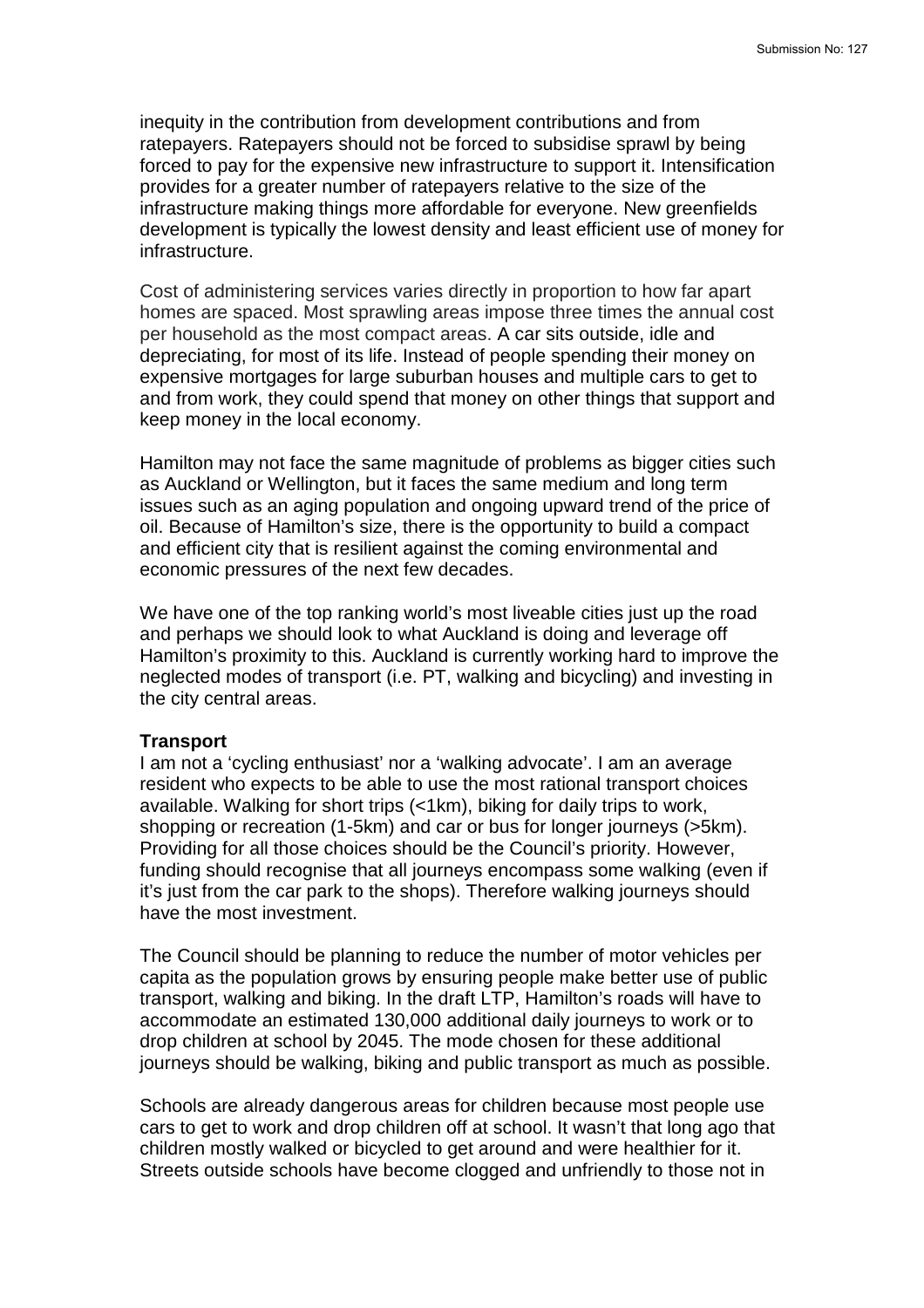cars. This needs to change through better street design that supports walking and biking to school and work.

Electric and driverless cars are not going to solve problems of traffic congestion and parking, and roads will still require bitumen that comes from expensive imported oil. We don't need driverless cars; we need carless drivers (i.e. walking and biking).

It used to be in Hamilton that one of the biggest barriers was the river. Now probably the biggest most obstructive barrier in Hamilton is the street network.

More and more higher speed roads are being built and they have a huge negative effect on the movement of people in the city. They act as a barrier and create a moat which people cannot get across. This is because only the most confident and abled people can cross these roads, or the access points are so few and far between that people are not willing to walk or bicycle there. This creates ghettos within the city where people can only move about in their suburb and do not travel to other areas or the city centre.

The ring road is a major culprit. Cobham Dr prevents people from getting from Hamilton East to the Hamilton Gardens despite it being an international attraction. Wairere Dr is such a barrier it even has a fence along Dey st to stop people accessing the parks on the other side. I have witnessed people jumping over the fence and running across the road because there are no crossings near by. It was a huge missed opportunity to create a boulevard that would have enhanced the area for everyone. Mill st acts as a major barrier to the city centre from the north and visitors in the 'motel zone' have an unpleasant and unrewarding jorney to get to Victoria st.

It's not only the ring road however. Tristram St is a barrier to anyone living on the western side of the city centre, with few safe crossing points to get to the city. Even Grey st in Hamilton East has no safe crossing point between Cobham Dr and Cook st. People must take their chances against motor vehicles. Even families in Steele Park cannot get to the river path safely and that is only 20 or 30 metres away.

The current on-street painted bicycle lanes are useless for everyone except the most confident bicycle riders. Motor vehicles do not respect or recognise the painted lanes. Because 8 yr olds or 80 yr olds cannot use them safely, they should not be considered bicycle lanes. The bicycle lane network is patchy at best, and even in extreme cases (such as the southern end of River road and on Memorial Dr) dissapears completely, along with the footpath, which is ridiculous and totally unacceptable in a modern city. Just like motor vehicles, bicycles need a network of connected paths that go to where they need to travel.

There are plenty more examples of streets creating an unsafe barrier to people moving around the city. Design of the street network should take into account all users including people on bicycles and pedestrians that have different levels of ability. There is no place for roundabouts in Hamilton as